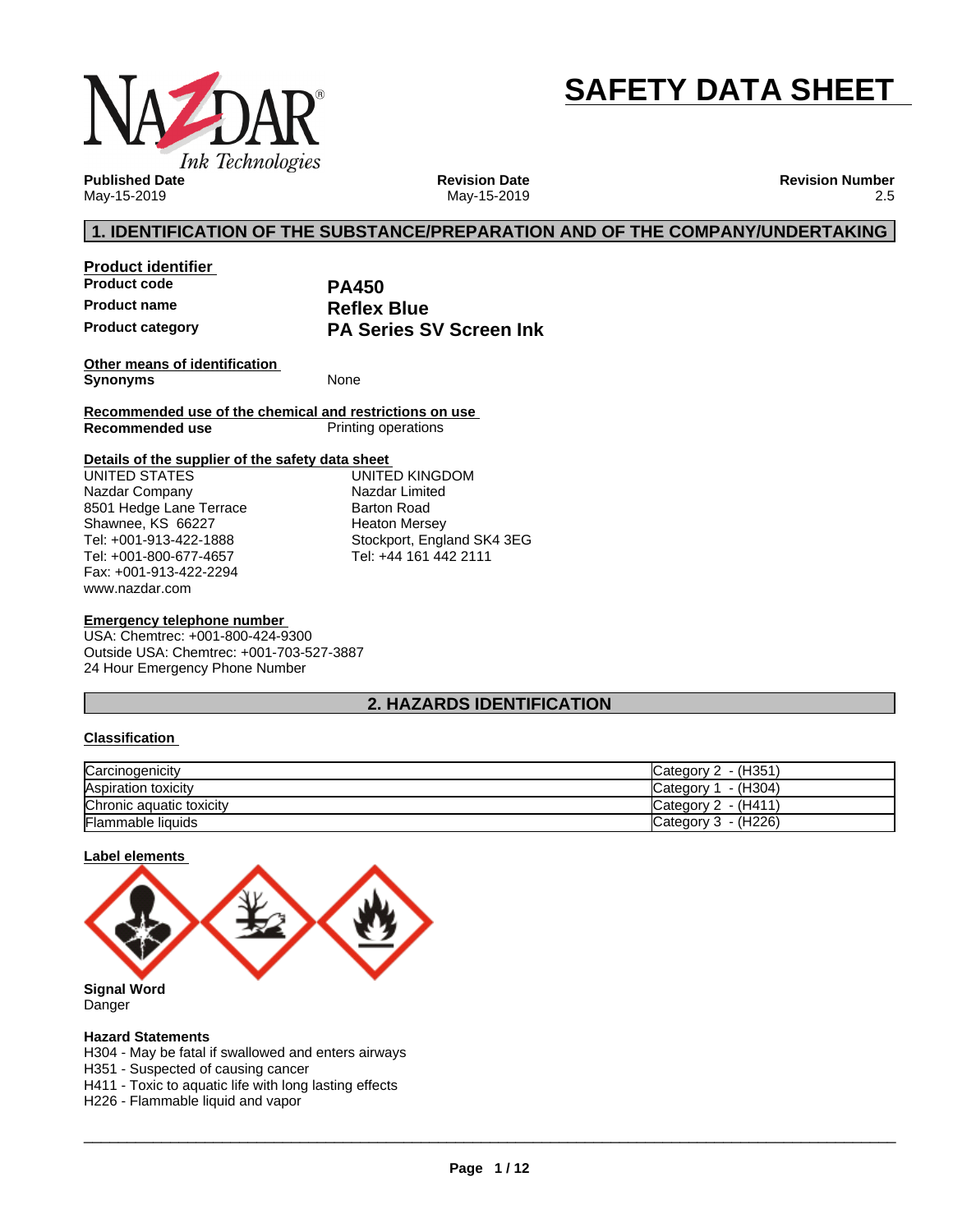#### **Precautionary Statements**

P202 - Do not handle until all safety precautions have been read and understood

P280 - Wear protective gloves/protective clothing/eye protection/face protection

P308 + P313 - IF exposed or concerned: Get medical advice/attention

P273 - Avoid release to the environment

P331 - Do NOT induce vomiting

P233 - Keep container tightly closed

P403 + P235 - Store in a well-ventilated place. Keep cool

P210 - Keep away from heat, hot surfaces, sparks, open flames and other ignition sources. No smoking

#### **Hazards not otherwise classified (HNOC)**

Causes mild skin irritation. Toxic to aquatic life.

# **3. COMPOSITION/INFORMATION ON INGREDIENTS**

#### **Mixture**

| Component                                  | <b>CAS-No</b>  | Weight %  | <b>Trade</b>  | <b>Note</b> |
|--------------------------------------------|----------------|-----------|---------------|-------------|
|                                            |                |           | <b>Secret</b> |             |
| Solvent naphtha, petroleum, heavy aromatic | 64742-94-5     | $30 - 60$ |               |             |
| Solvent naphtha, petroleum, light aromatic | 64742-95-6     | $5 - 10$  | $\star$       |             |
| Naphthalene (constituent)                  | $91 - 20 - 3$  | $1 - 5$   | $\star$       |             |
| $1,2,4$ -Trimethylbenzene (constituent)    | 95-63-6        | $1 - 5$   | $\star$       |             |
| Xylenes (o-, m-, p- isomers)               | 1330-20-7      | - 5       |               |             |
| Titanium dioxide                           | 13463-67-7     | 1 - 5     |               |             |
| 2-Methylnaphthalene (constituent)          | $91 - 57 - 6$  | $\lt$     |               |             |
| Ethyl benzene (constituent)                | $100 - 41 - 4$ | ← 1       |               |             |
| Cumene (constituent)                       | 98-82-8        | < 0.5     |               |             |

\*The exact percentage (concentration) of composition has been withheld as a trade secret.

*Note 1. Type of chemical: Constituent*

### **4. FIRST AID MEASURES**

#### **Description of first aid measures**

| Show this safety data sheet to the doctor in attendance.<br>Immediately flush with plenty of water. After initial flushing, remove any contact lenses and<br>continue flushing for at least 15 minutes. Get medical attention if irritation develops and |
|----------------------------------------------------------------------------------------------------------------------------------------------------------------------------------------------------------------------------------------------------------|
| persists.                                                                                                                                                                                                                                                |
| Wash off immediately with soap and plenty of water for at least 15 minutes. Remove<br>contaminated clothing. If irritation (redness, rash, blistering) develops, get medical attention.                                                                  |
| Remove person to fresh air and keep comfortable for breathing. If breathing is irregular or<br>stopped, administer artificial respiration. Get medical attention immediately.                                                                            |
| Do NOT induce vomiting. Never give anything by mouth to an unconscious person. Call a<br>physician or poison control center immediately.                                                                                                                 |
|                                                                                                                                                                                                                                                          |

**Most important symptoms and effects, both acute and delayed**

None under normal use conditions.

#### **Indication of any immediate medical attention and special treatment needed**

**Notes to Physician** Treat symptomatically.

# **5. FIRE-FIGHTING MEASURES**

#### **Suitable Extinguishing Media**

Foam. Carbon dioxide (CO2). Dry chemical. Water spray. Use extinguishing measures that are appropriate to local circumstances and the surrounding environment.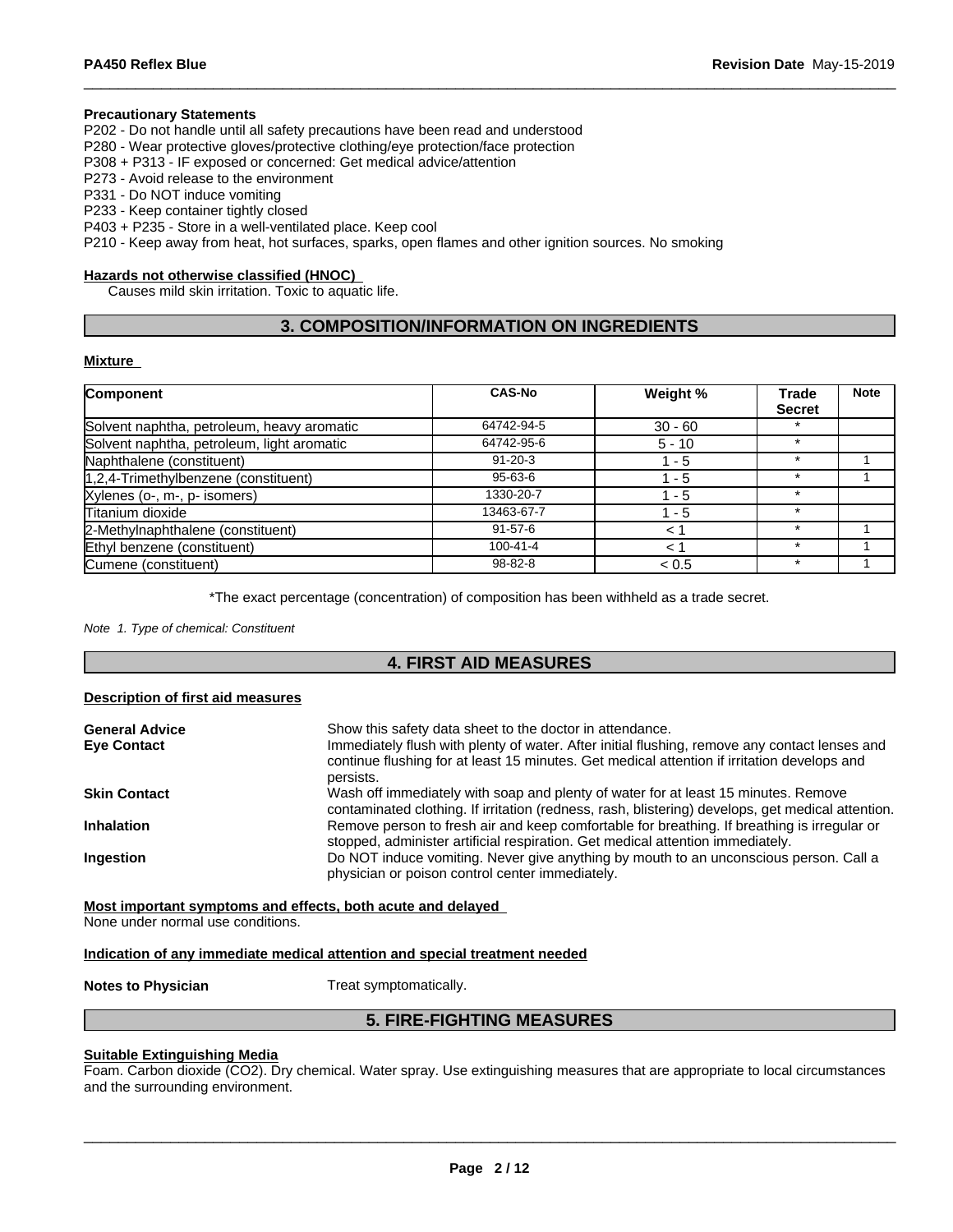#### **Unsuitable Extinguishing Media**

No information available.

#### **Specific Hazards Arising from the Chemical**

Thermal decomposition can lead to release of irritating gases and vapors. May emit toxic fumes under fire conditions.

#### **Protective Equipment and Precautions for Firefighters**

As in any fire, wear self-contained breathing apparatus pressure-demand, MSHA/NIOSH (approved or equivalent) and full protective gear. Cool containers / tanks with water spray. Sealed containers may rupture when heated.

#### **6. ACCIDENTAL RELEASE MEASURES**

#### **Personal precautions, protective equipment and emergency procedures**

**Personal Precautions** Remove all sources of ignition. Ventilate the area. Avoid contact with eyes, skin and clothing. Avoid breathing dust or vapor. Evacuate personnel to safe areas. Keep people away from and upwind of spill/leak.

#### **Environmental precautions**

Prevent product from entering drains. Prevent further leakage or spillage if safe to do so. Keep out of drains, sewers, ditches and waterways. Local authorities should be advised if significant spillages cannot be contained.

#### **Methods and material for containment and cleaning up**

Contain spillage, and then collectwith non-combustible absorbent material, (e.g. sand, earth, diatomaceous earth, vermiculite) and place in container for disposal according to local / national regulations (see section 13). Use clean non-sparking tools to collect absorbed material.

## **7. HANDLING AND STORAGE**

#### **Precautions for safe handling**

**Handling** Use personal protective equipment as required. Do not eat, drink or smoke when using this product. Ensure adequate ventilation. **Conditions for safe storage, including any incompatibilities Storage** Keep containers tightly closed in a dry, cool and well-ventilated place. Keep away from open flames, hot surfaces and sources of ignition. Keep container closed when not in use. Keep out of the reach of children.

**Incompatible Products** Strong acids. Strong bases. Strong oxidizing agents. Reducing agent.

### **8. EXPOSURE CONTROLS/PERSONAL PROTECTION**

#### **Control parameters**

#### **Exposure limits**

| Component                         | <b>ACGIH TLV</b>          |
|-----------------------------------|---------------------------|
| Naphthalene (constituent)         | TWA: 10 ppm               |
| 91-20-3                           | <b>Skin</b>               |
| Xylenes (o-, m-, p- isomers)      | TWA: 100 ppm              |
| 1330-20-7                         | STEL: 150 ppm             |
| <b>Titanium dioxide</b>           | TWA: 10 mg/m <sup>3</sup> |
| 13463-67-7                        |                           |
| 2-Methylnaphthalene (constituent) | TWA: 0.5 ppm              |
| l 91-57-6                         | <b>Skin</b>               |
| Ethyl benzene (constituent)       | TWA: 20 ppm               |
| 100-41-4                          |                           |
| Cumene (constituent)              | TWA: 50 ppm               |
| 98-82-8                           |                           |
|                                   |                           |
| Component                         | <b>OSHA PEL</b>           |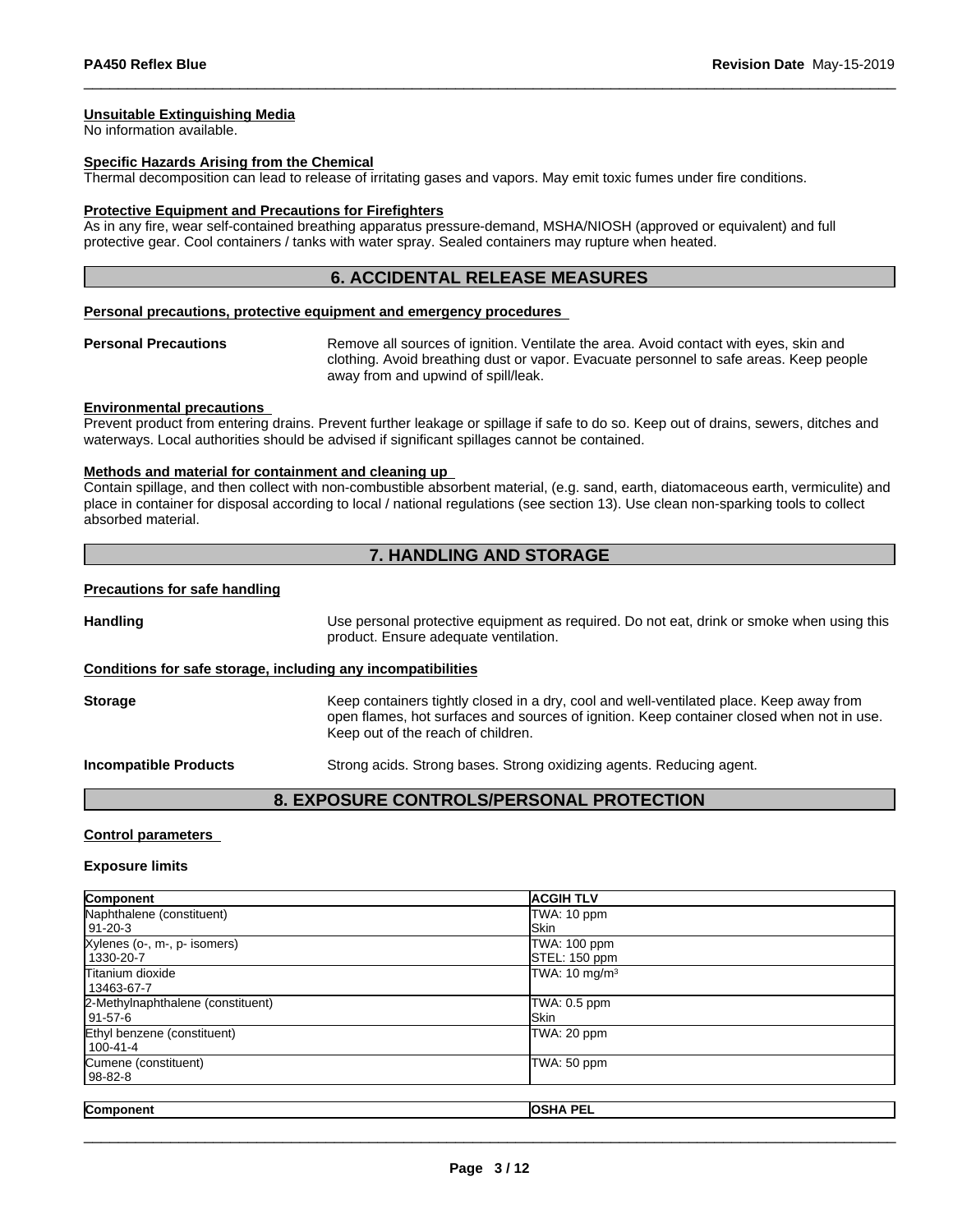| Naphthalene (constituent)             | TWA: 10 ppm                                                 |
|---------------------------------------|-------------------------------------------------------------|
| 191-20-3                              | TWA: $50 \text{ mg/m}^3$                                    |
| Xylenes (o-, m-, p- isomers)          | TWA: 100 ppm                                                |
| 1330-20-7                             | TWA: $435 \text{ mg/m}^3$                                   |
| <b>Titanium dioxide</b><br>13463-67-7 | TWA: 15 mg/m <sup>3</sup> total dust                        |
| Ethyl benzene (constituent)           | TWA: 100 ppm                                                |
| 100-41-4                              | TWA: 435 mg/m <sup>3</sup>                                  |
| Cumene (constituent)<br>l 98-82-8     | TWA: 50 ppm<br>TWA: $245$ mg/m <sup>3</sup><br><b>ISkin</b> |

| Component                    | <b>OSHA PEL (vacated)</b>            |
|------------------------------|--------------------------------------|
|                              |                                      |
| Naphthalene (constituent)    | TWA: 10 ppm                          |
| 91-20-3                      | TWA: 50 mg/m <sup>3</sup>            |
|                              | STEL: 15 ppm                         |
|                              | STEL: 75 mg/m <sup>3</sup>           |
| Xylenes (o-, m-, p- isomers) | TWA: 100 ppm                         |
| 1330-20-7                    | TWA: 435 mg/m <sup>3</sup>           |
|                              | STEL: 150 ppm                        |
|                              | STEL: 655 mg/m <sup>3</sup>          |
| <b>Titanium dioxide</b>      | TWA: 10 mg/m <sup>3</sup> total dust |
| 13463-67-7                   |                                      |
| Ethyl benzene (constituent)  | TWA: 100 ppm                         |
| $100 - 41 - 4$               | TWA: $435 \text{ mg/m}^3$            |
|                              | STEL: 125 ppm                        |
|                              | STEL: 545 mg/m <sup>3</sup>          |
| Cumene (constituent)         | TWA: 50 ppm                          |
| 98-82-8                      | TWA: 245 mg/m <sup>3</sup>           |
|                              | Skin                                 |

| Component                         | <b>Ontario TWAEV</b>     |
|-----------------------------------|--------------------------|
| Naphthalene (constituent)         | TWA: 10 ppm              |
| 91-20-3                           | <b>ISkin</b>             |
| Xylenes (o-, m-, p- isomers)      | TWA: 100 ppm             |
| 1330-20-7                         | STEL: 150 ppm            |
| Titanium dioxide                  | TWA: $10 \text{ mg/m}^3$ |
| 13463-67-7                        |                          |
| 2-Methylnaphthalene (constituent) | TWA: 0.5 ppm             |
| l 91-57-6                         | <b>ISkin</b>             |
| Ethyl benzene (constituent)       | TWA: 20 ppm              |
| 100-41-4                          |                          |
| Cumene (constituent)              | TWA: 50 ppm              |
| 98-82-8                           |                          |

| Component                    | <b>Mexico OEL (TWA)</b>            |
|------------------------------|------------------------------------|
| Naphthalene (constituent)    | TWA/VLE-PPT: 10 ppm                |
| $91 - 20 - 3$                | TWA/VLE-PPT: 50 mg/m <sup>3</sup>  |
|                              | STEL/PPT-CT: 15 ppm                |
|                              | STEL/PPT-CT: 75 mg/m <sup>3</sup>  |
| Xylenes (o-, m-, p- isomers) | TWA/VLE-PPT: 100 ppm               |
| 1330-20-7                    | TWA/VLE-PPT: 435 mg/m <sup>3</sup> |
|                              | STEL/PPT-CT: 150 ppm               |
|                              | STEL/PPT-CT: 655 mg/m <sup>3</sup> |
| Titanium dioxide             | TWA/VLE-PPT: 10 mg/m <sup>3</sup>  |
| 13463-67-7                   | STEL/PPT-CT: 20 mg/m <sup>3</sup>  |
| Ethyl benzene (constituent)  | TWA/VLE-PPT: 100 ppm               |
| $100 - 41 - 4$               | TWA/VLE-PPT: 435 mg/m <sup>3</sup> |
|                              | STEL/PPT-CT: 125 ppm               |
|                              | STEL/PPT-CT: 545 mg/m <sup>3</sup> |
| Cumene (constituent)         | TWA/VLE-PPT: 50 ppm                |
| $98 - 82 - 8$                | TWA/VLE-PPT: 245 mg/m <sup>3</sup> |
|                              | STEL/PPT-CT: 75 ppm                |
|                              | STEL/PPT-CT: 365 mg/m <sup>3</sup> |

# **Appropriate engineering controls**

**Engineering Measures** Provide a good standard of general ventilation. Natural ventilation is from doors, windows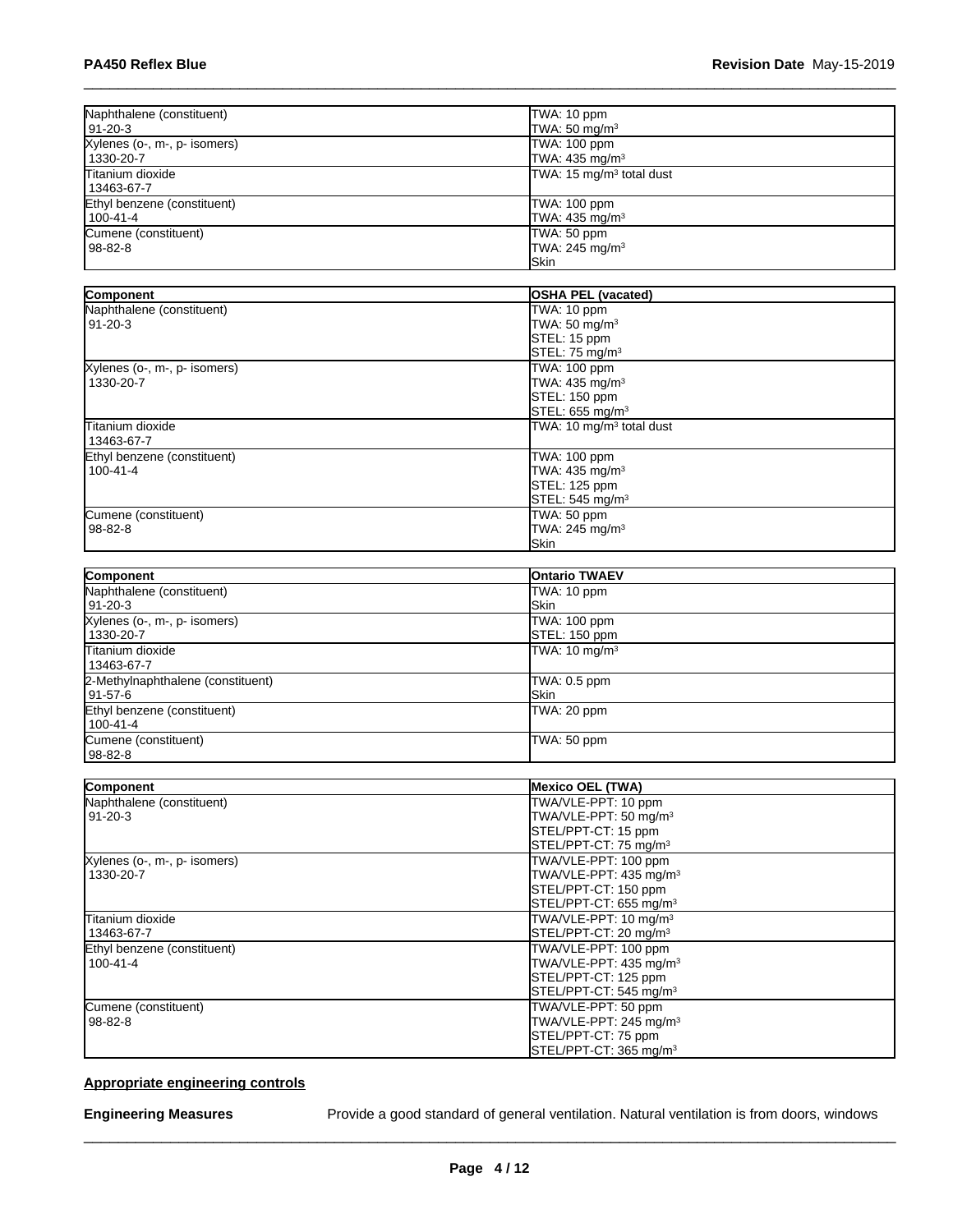|                               | etc. Controlled ventilation means air is supplied or removed by a powered fan. Users are<br>advised to consider national Occupational Exposure Limits or other equivalent values. In<br>case of insufficient ventilation, wear suitable respiratory equipment.                                                                                                                                                                                                                                                                                                                                                                                                                                                                                                                                                                |
|-------------------------------|-------------------------------------------------------------------------------------------------------------------------------------------------------------------------------------------------------------------------------------------------------------------------------------------------------------------------------------------------------------------------------------------------------------------------------------------------------------------------------------------------------------------------------------------------------------------------------------------------------------------------------------------------------------------------------------------------------------------------------------------------------------------------------------------------------------------------------|
|                               | Individual protection measures, such as personal protective equipment                                                                                                                                                                                                                                                                                                                                                                                                                                                                                                                                                                                                                                                                                                                                                         |
| <b>Eye/Face Protection</b>    | Wear safety glasses with side shields (or goggles). If splashes are likely to occur:. Wear<br>suitable face shield. Ensure that eyewash stations and safety showers are close to the<br>workstation location.                                                                                                                                                                                                                                                                                                                                                                                                                                                                                                                                                                                                                 |
| <b>Skin Protection</b>        | Wear impervious protective clothing, including boots, gloves, lab coat, apron or coveralls,<br>as appropriate, to prevent skin contact.                                                                                                                                                                                                                                                                                                                                                                                                                                                                                                                                                                                                                                                                                       |
| <b>Hand Protection</b>        | Chemical resistant protective gloves.<br>Suitable materials also with prolonged, direct contact (Recommended: Protective index 6,<br>corresponding >480 minutes of permeation time): eg. nitrile rubber (0.4 mm), chloroprene<br>rubber (0.5 mm), polyvinylchloride (0.7 mm) and other<br>Supplementary note: The specifications are based on tests, literature data and information<br>of glove manufacturers. Taking into account the varying conditions, the practical usage of a<br>chemical-protective glove in practice may be much shorter than the permeation time<br>determined through testing.<br>Due to different glove types, the manufacturer's directions for use should be observed.<br>Replace gloves immediately when torn or any change in appearance is noticed such as<br>dimension, color, flexibility. |
| <b>Respiratory Protection</b> | If exposure limits are exceeded or irritation is experienced, NIOSH/MSHA approved<br>respiratory protection should be worn. Respiratory protection must be provided in<br>accordance with current local regulations. Selection of air-purifying or positive-pressure<br>supplied-air will depend on the specific operation and the potential airborne concentration of<br>the material.                                                                                                                                                                                                                                                                                                                                                                                                                                       |
|                               | General Hygiene Considerations Handle in accordance with good industrial hygiene and safety practice. Wash hands before<br>eating, drinking or smoking. Wash contaminated clothing before reuse. Avoid contact with<br>eyes, skin and clothing. Wear suitable gloves and eye/face protection. Regular cleaning of                                                                                                                                                                                                                                                                                                                                                                                                                                                                                                             |

equipment, work area and clothing is recommended.

# **9. PHYSICAL AND CHEMICAL PROPERTIES**

| Information on basic physical and chemical properties |                     |                       |                          |
|-------------------------------------------------------|---------------------|-----------------------|--------------------------|
| <b>Physical State</b>                                 | Liquid              | Appearance            | Colored Liquid           |
| Odor                                                  | Characteristic      | <b>Odor Threshold</b> | No information available |
| <b>Property</b>                                       | Values              | Remarks • Method      |                          |
| рH                                                    |                     | No data available     |                          |
| <b>Melting Point / Freezing Point</b>                 |                     | No data available     |                          |
| <b>Boiling Point / Boiling Range</b>                  | $> 149$ °C / 300 °F |                       |                          |
| <b>Flash Point</b>                                    | 49 °C / 120 °F      | Setaflash closed cup  |                          |
| <b>Evaporation rate</b>                               |                     | No data available     |                          |
| <b>Flammability Limit in Air</b>                      |                     |                       |                          |
| Upper flammability limit                              |                     | No data available     |                          |
| Lower flammability limit                              |                     | No data available     |                          |
| <b>Vapor Pressure</b>                                 |                     | No data available     |                          |
| <b>Vapor Density</b>                                  |                     | No data available     |                          |
| <b>Specific Gravity</b>                               | 1.01                |                       |                          |
| <b>Water Solubility</b>                               |                     | No data available     |                          |
| Solubility in other solvents                          |                     | No data available     |                          |
| Partition coefficient: n-octanol/water                |                     | No data available     |                          |
| <b>Autoignition Temperature</b>                       |                     | No data available     |                          |
| <b>Decomposition temperature</b>                      |                     | No data available     |                          |
| <b>Kinematic viscosity</b>                            |                     | No data available     |                          |
| <b>Dynamic viscosity</b>                              |                     | No data available     |                          |
| <b>Explosive Properties</b>                           | No data available   |                       |                          |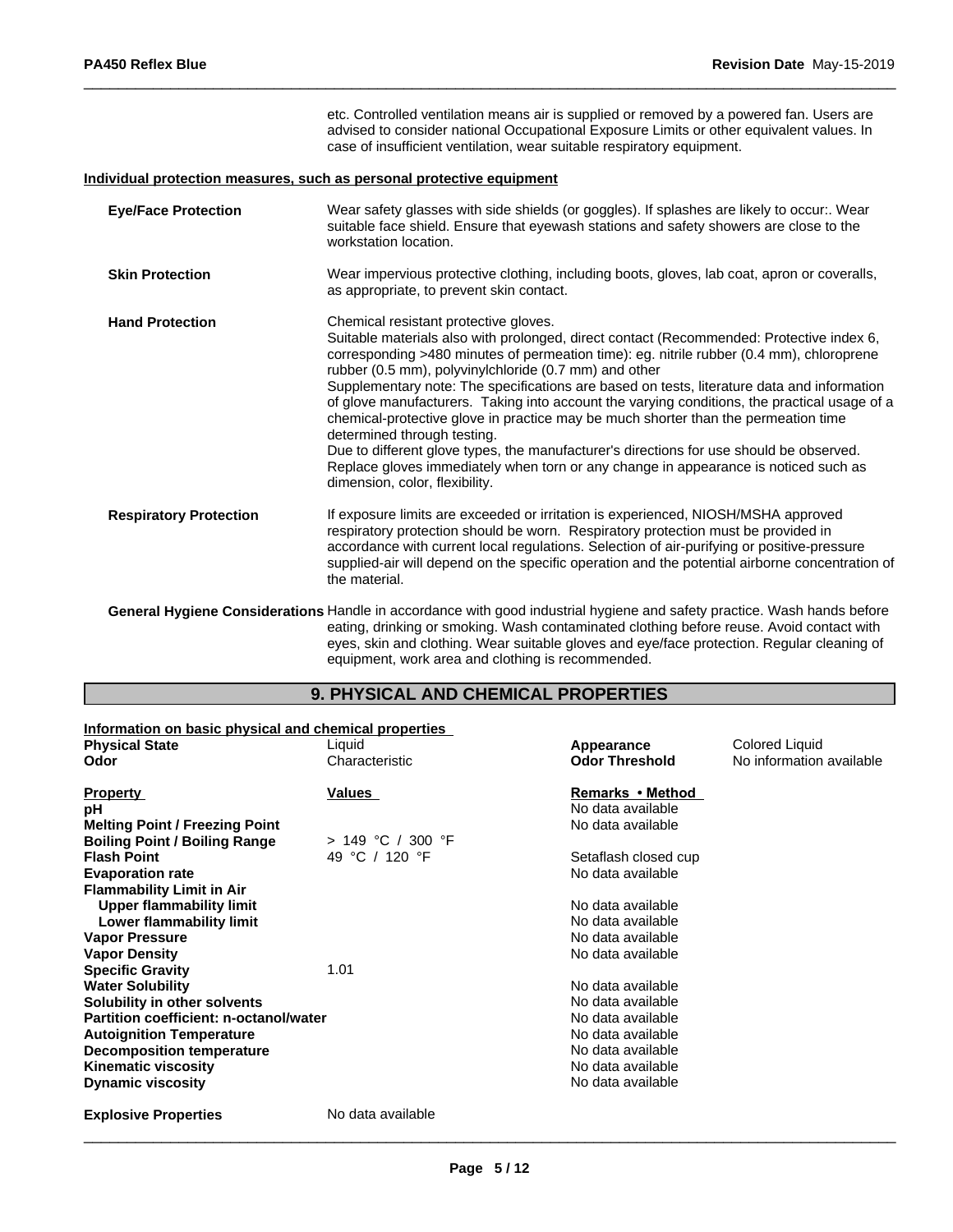#### **Oxidizing Properties** No data available

#### **Other Information**

| <b>Photochemically Reactive</b> | Yes  |  |
|---------------------------------|------|--|
| Weight Per Gallon (Ibs/gal)     | 8.39 |  |

| VOC by weight % | VOC by volume % | VOC Ibs/gal  | <b>VOC grams/liter</b> |
|-----------------|-----------------|--------------|------------------------|
| (less water)    | (less water)    | (less water) | (less water)           |
| 55.08           | 57.66           | 4.63         |                        |

# **10. STABILITY AND REACTIVITY**

#### **Reactivity**

No information available.

### **Chemical stability**

Stable under normal conditions.

#### **Possibility of Hazardous Reactions**

None under normal processing.

#### **Conditions to avoid**

Keep away from open flames, hot surfaces and sources of ignition.

#### **Incompatible materials**

Strong acids. Strong bases. Strong oxidizing agents. Reducing agent.

# **Hazardous Decomposition Products**

Thermal decomposition can lead to release of irritating gases and vapors. Carbon dioxide (CO2). Carbon monoxide.

# **11. TOXICOLOGICAL INFORMATION**

#### **Information on likely routes of exposure**

| <b>Inhalation</b>   | Specific test data for the substance or mixture is not available. |
|---------------------|-------------------------------------------------------------------|
| <b>Eve Contact</b>  | Specific test data for the substance or mixture is not available. |
| <b>Skin Contact</b> | Specific test data for the substance or mixture is not available. |
| <b>Ingestion</b>    | Specific test data for the substance or mixture is not available. |

| Component                                                | <b>Oral LD50</b>     |  |
|----------------------------------------------------------|----------------------|--|
| Solvent naphtha, petroleum, heavy aromatic<br>64742-94-5 | > 5000 mg/kg (Rat)   |  |
| Solvent naphtha, petroleum, light aromatic<br>64742-95-6 | = 8400 mg/kg (Rat)   |  |
| Naphthalene (constituent)<br>91-20-3                     | $= 1110$ mg/kg (Rat) |  |
| 1,2,4-Trimethylbenzene (constituent)<br>95-63-6          | = 3280 mg/kg (Rat)   |  |
| Xylenes (o-, m-, p- isomers)<br>1330-20-7                | = 3500 mg/kg (Rat)   |  |
| lTitanium dioxide<br>13463-67-7                          | 10000 mg/kg (Rat)    |  |
| 2-Methylnaphthalene (constituent)<br>91-57-6             | $= 1630$ mg/kg (Rat) |  |
| Ethyl benzene (constituent)<br>100-41-4                  | = 3500 mg/kg ( Rat ) |  |
| Cumene (constituent)<br>98-82-8                          | $= 1400$ mg/kg (Rat) |  |

| Component                                                | Dermal LD50             |
|----------------------------------------------------------|-------------------------|
| Solvent naphtha, petroleum, heavy aromatic<br>64742-94-5 | $> 2$ mL/kg (Rabbit)    |
| Solvent naphtha, petroleum, light aromatic               | $>$ 2000 mg/kg (Rabbit) |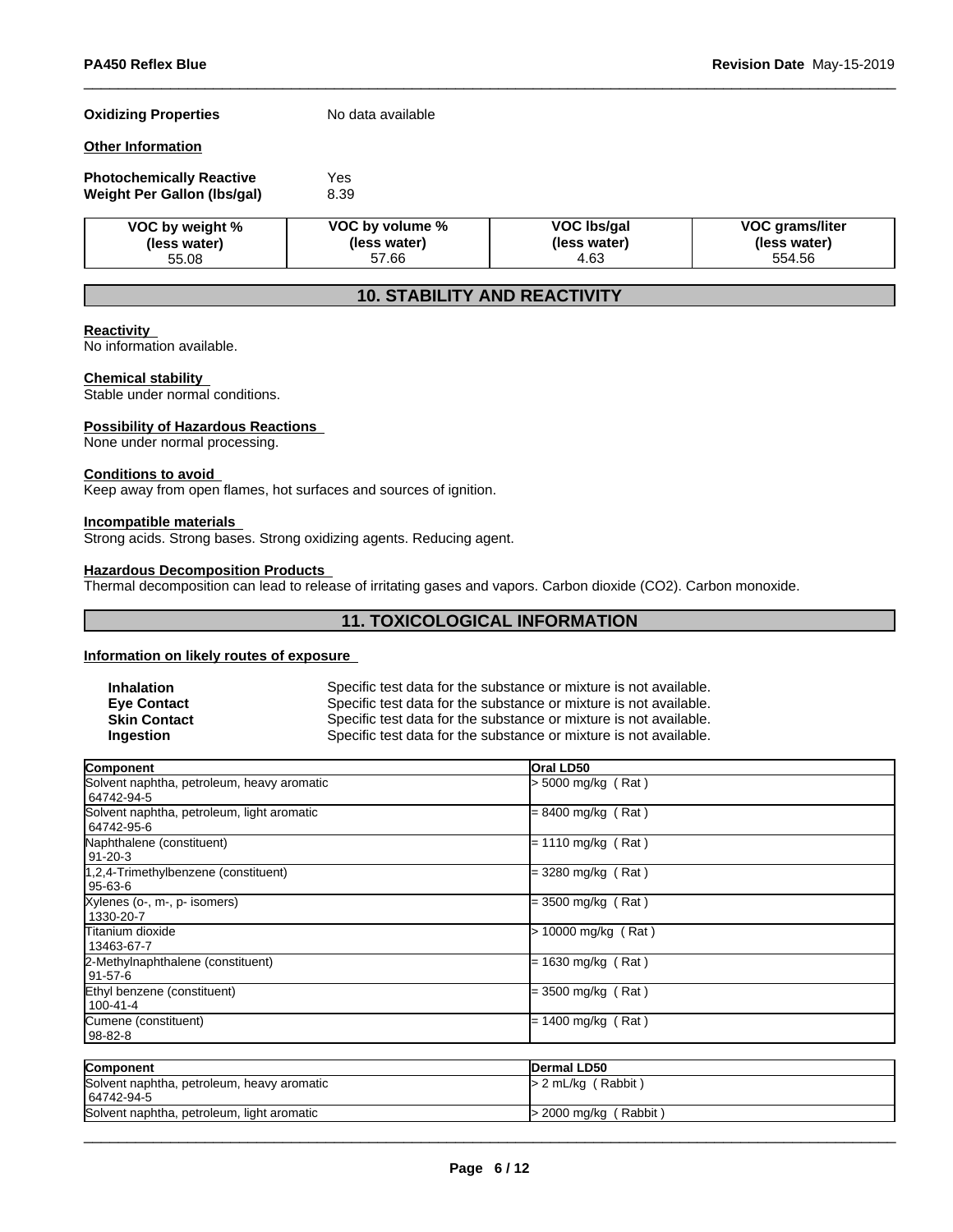| 64742-95-6                                               |                                     |
|----------------------------------------------------------|-------------------------------------|
| Naphthalene (constituent)<br>91-20-3                     | $= 1120$ mg/kg (Rabbit)             |
| 1,2,4-Trimethylbenzene (constituent)<br>  95-63-6        | > 3160 mg/kg (Rabbit)               |
| Xylenes (o-, m-, p- isomers)<br>1330-20-7                | > 4350 mg/kg (Rabbit)               |
| Ethyl benzene (constituent)<br>$100 - 41 - 4$            | $= 15400$ mg/kg (Rabbit)            |
| Cumene (constituent)<br>  98-82-8                        | = 12300 µL/kg ( Rabbit )            |
| Component                                                | Inhalation LC50                     |
| Solvent naphtha, petroleum, heavy aromatic<br>64742-94-5 | > 590 mg/m <sup>3</sup> (Rat) 4 h   |
| Solvent naphtha, petroleum, light aromatic<br>64742-95-6 | $= 3400$ ppm (Rat) 4 h              |
| Naphthalene (constituent)<br>  91-20-3                   | $>$ 340 mg/m <sup>3</sup> (Rat) 1 h |
| 1,2,4-Trimethylbenzene (constituent)<br>$95 - 63 - 6$    | $= 18$ g/m <sup>3</sup> (Rat) 4 h   |
| Xylenes (o-, m-, p- isomers)<br>1330-20-7                | = 29.08 mg/L (Rat) 4 h              |
| Ethyl benzene (constituent)<br>$100 - 41 - 4$            | = 17.4 mg/L (Rat) 4 h               |
| Cumene (constituent)<br>$98-82-8$                        | > 3577 ppm (Rat) 6 h                |

## **Information on toxicological effects**

Ethyl benzene (constituent)

**Symptoms** Specific test data for the substance or mixture is not available.

# **Delayed and immediate effects as well as chronic effects from short and long-term exposure**

| <b>Skin corrosion/irritation</b> | Specific test data for the substance or mixture is not available.                                                                         |  |  |
|----------------------------------|-------------------------------------------------------------------------------------------------------------------------------------------|--|--|
| Eye damage/irritation            | Specific test data for the substance or mixture is not available.                                                                         |  |  |
| <b>Irritation</b>                | Specific test data for the substance or mixture is not available.                                                                         |  |  |
| <b>Corrosivity</b>               | Specific test data for the substance or mixture is not available.                                                                         |  |  |
| <b>Sensitization</b>             | Specific test data for the substance or mixture is not available.                                                                         |  |  |
| <b>Mutagenic Effects</b>         | Specific test data for the substance or mixture is not available.                                                                         |  |  |
| <b>Carcinogenic effects</b>      | Specific test data for the substance or mixture is not available. Suspected of causing<br>cancer. (based on components).                  |  |  |
| <b>Reproductive Effects</b>      | Specific test data for the substance or mixture is not available.                                                                         |  |  |
| <b>STOT - single exposure</b>    | Specific test data for the substance or mixture is not available.                                                                         |  |  |
| <b>STOT</b> - repeated exposure  | Specific test data for the substance or mixture is not available.                                                                         |  |  |
| <b>Chronic Toxicity</b>          | Specific test data for the substance or mixture is not available                                                                          |  |  |
| <b>Aspiration hazard</b>         | Specific test data for the substance or mixture is not available. May be fatal if swallowed<br>and enters airways. (based on components). |  |  |
| Carcinogenicity                  | The table below indicates whether each agency has listed any ingredient as a carcinogen.                                                  |  |  |
| Component                        | <b>ACGIH</b>                                                                                                                              |  |  |
| Naphthalene (constituent)        | IA3                                                                                                                                       |  |  |
| 91-20-3                          |                                                                                                                                           |  |  |

| 100-41-4                                |             |  |
|-----------------------------------------|-------------|--|
|                                         |             |  |
| Component                               | <b>IARC</b> |  |
| Naphthalene (constituent)<br>$91-20-3$  | Group 2B    |  |
| Titanium dioxide<br>13463-67-7          | Group 2B    |  |
| Ethyl benzene (constituent)<br>100-41-4 | Group 2B    |  |
| Cumene (constituent)<br>98-82-8         | Group 2B    |  |
|                                         |             |  |
| Component                               | <b>INTP</b> |  |

A3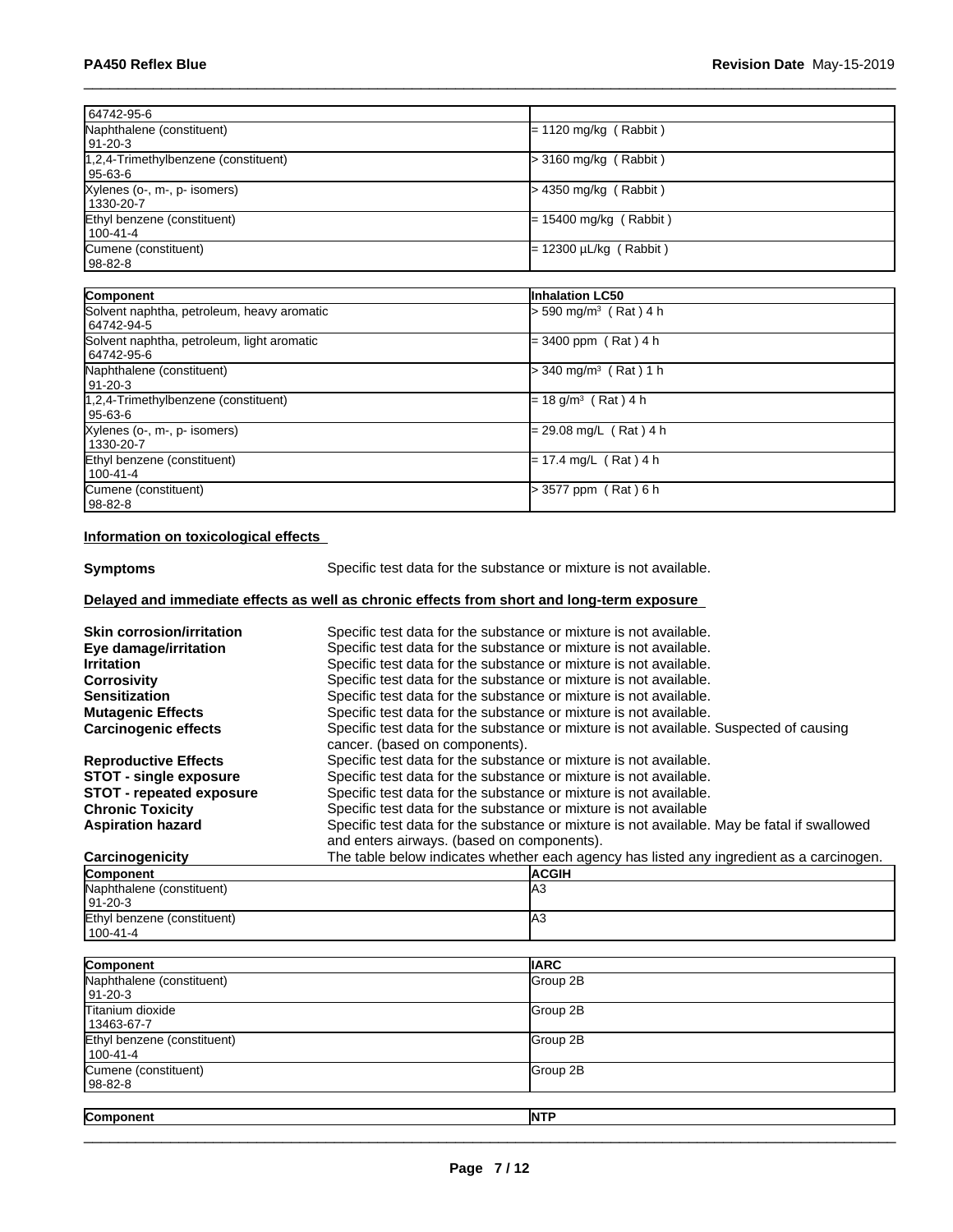| Naphthalene (constituent)<br>  91-20-3 | Reasonably Anticipated |
|----------------------------------------|------------------------|
| Cumene (constituent)<br>  98-82-8      | Reasonably Anticipated |

| Component                   | <b>OSHA</b> |
|-----------------------------|-------------|
| Naphthalene (constituent)   |             |
| $ 91-20-3 $                 |             |
| Titanium dioxide            |             |
| 13463-67-7                  |             |
| Ethyl benzene (constituent) |             |
| $100 - 41 - 4$              |             |
| Cumene (constituent)        |             |
| $ 98-82-8$                  |             |

### **Numerical measures of toxicity - Product Information**

**Unknown Acute Toxicity** 0 % of the mixture consists of ingredient(s) of unknown toxicity

# **The following values are calculated based on chapter 3.1 of the GHS document**

**ATEmix (oral)** 13,973.00 mg/kg<br>**ATEmix (dermal)** 41,327.00 mg/kg **ATEmix (dermal)**41,327.00 mg/kg mg/l **ATEmix (inhalation-dust/mist)** 24.80 mg/l **ATEmix (inhalation-vapor)** 

# **12. ECOLOGICAL INFORMATION**

### **Ecotoxicity**

Specific test data for the substance or mixture is not available. Toxic to aquatic life with long lasting effects. (based on components).

0 % of the mixture consists of component(s) of unknown hazards to the aquatic environment

| <b>Component</b>            | Algae/aguatic plants                                             |
|-----------------------------|------------------------------------------------------------------|
| Ethyl benzene (constituent) | 96h EC50 Pseudokirchneriella subcapitata: > 438 mg/L             |
| $1100 - 41 - 4$             | 96h EC50 Pseudokirchneriella subcapitata: 1.7 - 7.6 mg/L static  |
|                             | 72h EC50 Pseudokirchneriella subcapitata: = $4.6 \text{ mg/L}$   |
|                             | 72h EC50 Pseudokirchneriella subcapitata: 2.6 - 11.3 mg/L static |
| Cumene (constituent)        | $72h$ EC50 Pseudokirchneriella subcapitata: = 2.6 mg/L           |
| 98-82-8                     |                                                                  |

| Component                                  | <b>IFish</b>                                                  |
|--------------------------------------------|---------------------------------------------------------------|
| Solvent naphtha, petroleum, heavy aromatic | 96h LC50 Pimephales promelas: = 19 mg/L (static)              |
| 64742-94-5                                 | 96h LC50 Oncorhynchus mykiss: = 2.34 mg/L                     |
|                                            | $96h$ LC50 Lepomis macrochirus: = 1740 mg/L (static)          |
|                                            | 96h LC50 Pimephales promelas: $=$ 45 mg/L (flow-through)      |
|                                            | 96h LC50 Pimephales promelas: $= 41$ mg/L                     |
| Solvent naphtha, petroleum, light aromatic | 96h LC50 Oncorhynchus mykiss: = 9.22 mg/L                     |
| 64742-95-6                                 |                                                               |
| Naphthalene (constituent)                  | 96h LC50 Pimephales promelas: 5.74 - 6.44 mg/L (flow-through) |
| 91-20-3                                    | 96h LC50 Pimephales promelas: $= 1.99$ mg/L (static)          |
|                                            | 96h LC50 Lepomis macrochirus: = 31.0265 mg/L (static)         |
|                                            | $ 96h$ LC50 Oncorhynchus mykiss: $= 1.6$ mg/L (flow-through)  |
|                                            | 96h LC50 Oncorhynchus mykiss: 0.91 - 2.82 mg/L (static)       |
| 1,2,4-Trimethylbenzene (constituent)       | 96h LC50 Pimephales promelas: 7.19 - 8.28 mg/L (flow-through) |
| 95-63-6                                    |                                                               |
| Xylenes (o-, m-, p- isomers)               | 96h LC50 Oncorhynchus mykiss: 2.661 - 4.093 mg/L (static)     |
| 1330-20-7                                  | 96h LC50 Lepomis macrochirus: 7.711 - 9.591 mg/L (static)     |
|                                            | 96h LC50 Lepomis macrochirus: 13.1 - 16.5 mg/L (flow-through) |
|                                            | 96h LC50 Poecilia reticulata: 30.26 - 40.75 mg/L (static)     |
|                                            | 96h LC50 Oncorhynchus mykiss: 13.5 - 17.3 mg/L                |
|                                            | 96h LC50 Lepomis macrochirus: = 19 mg/L                       |
|                                            | 96h LC50 Cyprinus carpio: = 780 mg/L (semi-static)            |
|                                            | 96h LC50 Cyprinus carpio: > 780 mg/L                          |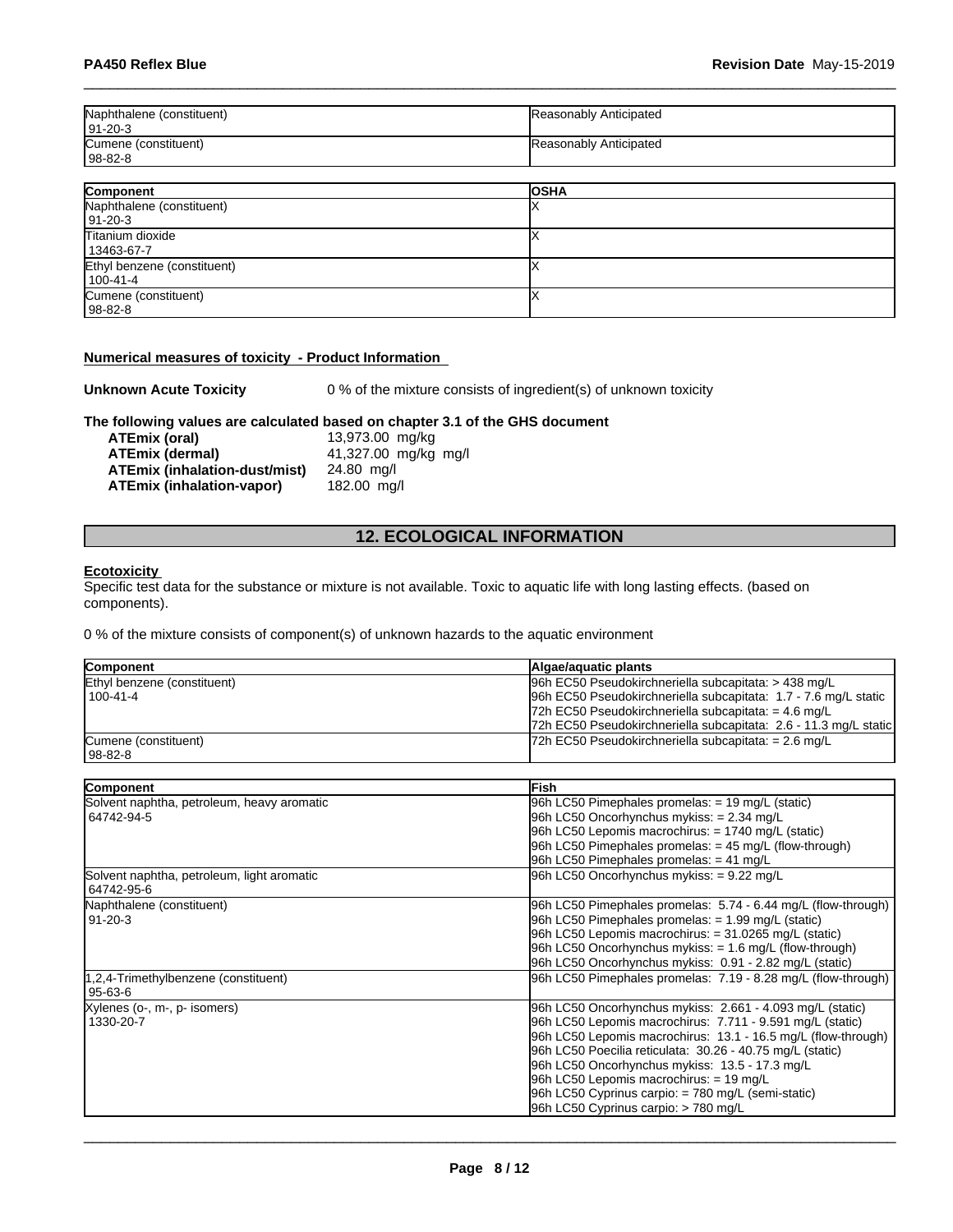|                             | $ 96h$ LC50 Pimephales promelas: = 13.4 mg/L (flow-through)    |
|-----------------------------|----------------------------------------------------------------|
|                             | 96h LC50 Pimephales promelas: 23.53 - 29.97 mg/L (static)      |
| Ethyl benzene (constituent) | 96h LC50 Pimephales promelas: 7.55 - 11 mg/L (flow-through)    |
| 100-41-4                    | $ 96h$ LC50 Poecilia reticulata: = 9.6 mg/L (static)           |
|                             | 96h LC50 Oncorhynchus mykiss: 11.0 - 18.0 mg/L (static)        |
|                             | 96h LC50 Pimephales promelas: 9.1 - 15.6 mg/L (static)         |
|                             | $96h$ LC50 Oncorhynchus mykiss: $= 4.2$ mg/L (semi-static)     |
|                             | $96h$ LC50 Lepomis macrochirus: $=$ 32 mg/L (static)           |
| Cumene (constituent)        | $ 96h$ LC50 Oncorhynchus mykiss: $= 4.8$ mg/L (flow-through)   |
| l 98-82-8                   | 96h LC50 Poecilia reticulata: $= 5.1$ mg/L (semi-static)       |
|                             | [96h LC50 Pimephales promelas: 6.04 - 6.61 mg/L (flow-through) |
|                             | $96h$ LC50 Oncorhynchus mykiss: $= 2.7$ mg/L (semi-static)     |

| Component                                                | <b>ICrustacea</b>                                                                                                                           |
|----------------------------------------------------------|---------------------------------------------------------------------------------------------------------------------------------------------|
| Solvent naphtha, petroleum, heavy aromatic<br>64742-94-5 | 48h EC50 Daphnia magna: $= 0.95$ mg/L                                                                                                       |
| Solvent naphtha, petroleum, light aromatic<br>64742-95-6 | 48h EC50 Daphnia magna: $= 6.14$ mg/L                                                                                                       |
| Naphthalene (constituent)<br>  91-20-3                   | 48h EC50 Daphnia magna: 1.09 - 3.4 mg/L Static<br>48h EC50 Daphnia magna: $= 1.96$ mg/L Flow through<br>48h LC50 Daphnia magna: = 2.16 mg/L |
| 1,2,4-Trimethylbenzene (constituent)<br>95-63-6          | 48h EC50 Daphnia magna: $= 6.14$ mg/L                                                                                                       |
| Xylenes (o-, m-, p- isomers)<br>1330-20-7                | 48h EC50 water flea: $= 3.82$ mg/L<br>48h LC50 Gammarus lacustris: = 0.6 mg/L                                                               |
| Ethyl benzene (constituent)<br>100-41-4                  | 48h EC50 Daphnia magna: 1.8 - 2.4 mg/L                                                                                                      |
| Cumene (constituent)<br>  98-82-8                        | 48h EC50 Daphnia magna: 7.9 - 14.1 mg/L Static<br>48h EC50 Daphnia magna: = 0.6 mg/L                                                        |

#### **Persistence and Degradability**

No information available.

### **Bioaccumulation**

No information available

| Component                                  | <b>Partition coefficient</b> |
|--------------------------------------------|------------------------------|
| Solvent naphtha, petroleum, heavy aromatic | $2.9 - 6.1$                  |
| 64742-94-5                                 |                              |
| Naphthalene (constituent)                  | 3.6                          |
| 91-20-3                                    |                              |
| $1,2,4$ -Trimethylbenzene (constituent)    | 3.63                         |
| 95-63-6                                    |                              |
| Xylenes (o-, m-, p- isomers)               | $2.77 - 3.15$                |
| 1330-20-7                                  |                              |
| 2-Methylnaphthalene (constituent)          | 3.86                         |
| 91-57-6                                    |                              |
| Ethyl benzene (constituent)                | 3.2                          |
| $100 - 41 - 4$                             |                              |
| Cumene (constituent)                       | 13.7                         |
| 98-82-8                                    |                              |

# **Other adverse effects**

No information available

# **13. DISPOSAL CONSIDERATIONS**

#### **Waste treatment methods**

| <b>Waste Disposal Methods</b> | Contain and dispose of waste according to local regulations.                                      |
|-------------------------------|---------------------------------------------------------------------------------------------------|
| <b>Contaminated Packaging</b> | Empty containers should be taken to an approved waste handling site for recycling or<br>disposal. |

# **14. TRANSPORT INFORMATION**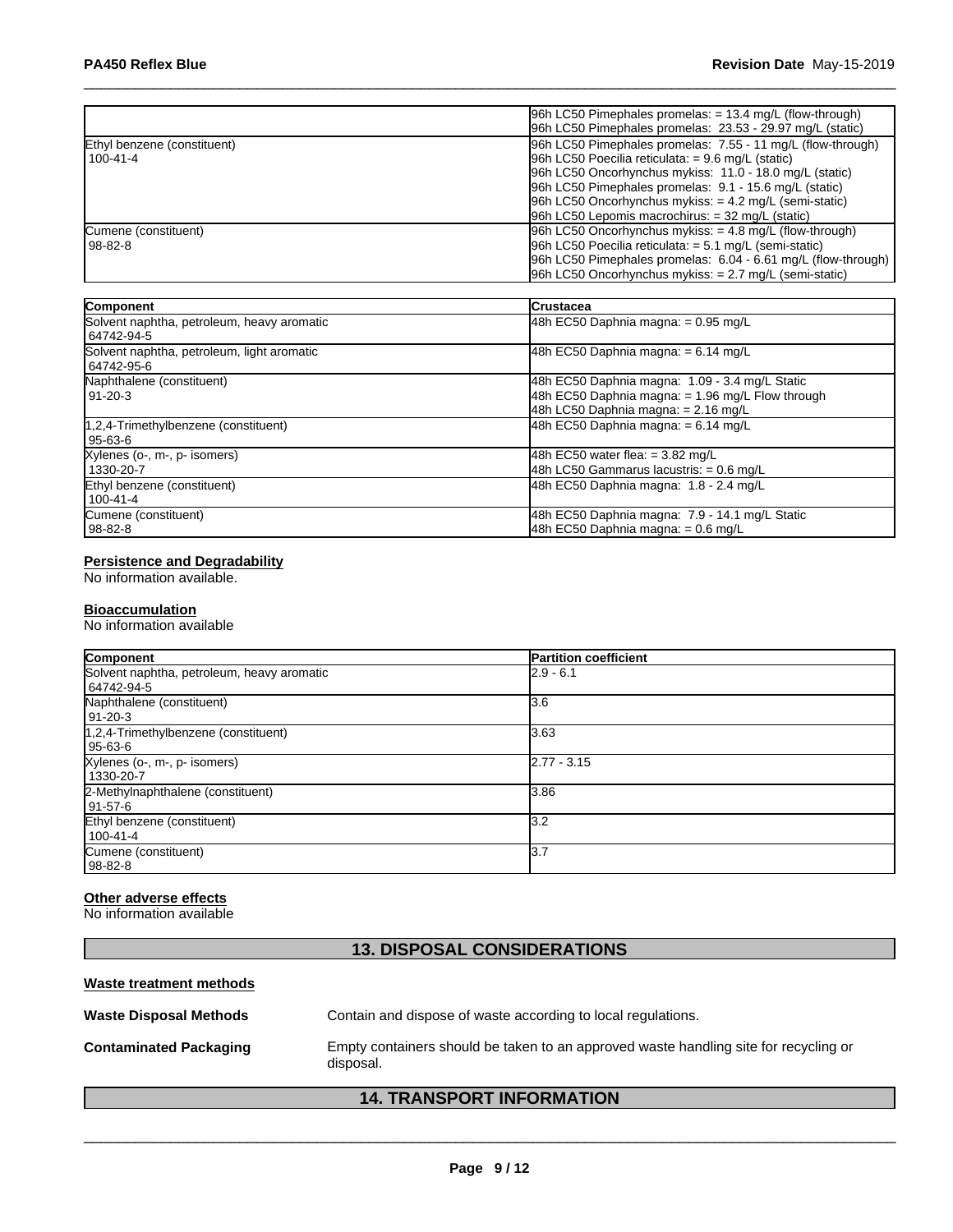| This information is not intended to convey all specific transportation requirements relating to<br>this product. Transportation classifications may vary by container volume and may be<br>influenced by regional or country variations in regulations. Additional transportation<br>information can be found in the specific regulations for your mode of transportation. It is the<br>responsibility of the transporting organization to follow all applicable laws, regulations and<br>rules relating to the transportation of the material. |
|-------------------------------------------------------------------------------------------------------------------------------------------------------------------------------------------------------------------------------------------------------------------------------------------------------------------------------------------------------------------------------------------------------------------------------------------------------------------------------------------------------------------------------------------------|
| In the U.S. and Canada, this material may be reclassified as a combustible liquid and is not<br>regulated, via surface transportation, in containers less than 119 gallons or 450 liters [per<br>49 CFR 173.150 (f)] [per Transportation of Dangerous Goods Regulations/Clear Language<br>Part 1.33.                                                                                                                                                                                                                                            |
| UN1210                                                                                                                                                                                                                                                                                                                                                                                                                                                                                                                                          |
| <b>Printing Ink</b>                                                                                                                                                                                                                                                                                                                                                                                                                                                                                                                             |
| 3                                                                                                                                                                                                                                                                                                                                                                                                                                                                                                                                               |
| Ш                                                                                                                                                                                                                                                                                                                                                                                                                                                                                                                                               |
|                                                                                                                                                                                                                                                                                                                                                                                                                                                                                                                                                 |
| UN1210                                                                                                                                                                                                                                                                                                                                                                                                                                                                                                                                          |
| Printing Ink                                                                                                                                                                                                                                                                                                                                                                                                                                                                                                                                    |
| 3                                                                                                                                                                                                                                                                                                                                                                                                                                                                                                                                               |
| Ш                                                                                                                                                                                                                                                                                                                                                                                                                                                                                                                                               |
|                                                                                                                                                                                                                                                                                                                                                                                                                                                                                                                                                 |

# **15. REGULATORY INFORMATION**

### **International Inventories**

All components are listed on the TSCA Inventory. For further information, please contact:. Supplier (manufacturer/importer/downstream user/distributor).

# **U.S. Federal Regulations**

#### **SARA 313**

Section 313 of Title III of the Superfund Amendments and Reauthorization Act of 1986 (SARA). This product contains a chemical or chemicals which are subject to the reporting requirements of the Act and Title 40 of the Code of Federal Regulations, Part 372.

| <b>Component</b>                     | <b>CAS-No</b> | Weight % | <b>SARA 313 - Threshold</b><br><b>Values</b> |
|--------------------------------------|---------------|----------|----------------------------------------------|
|                                      |               |          |                                              |
| Naphthalene (constituent)            | $91 - 20 - 3$ | - ാ      | 0.1                                          |
| 1,2,4-Trimethylbenzene (constituent) | $95 - 63 - 6$ | . .      |                                              |
| Xylenes (o-, m-, p- isomers)         | 1330-20-7     | - 2      |                                              |
| Ethyl benzene (constituent)          | 100-41-4      |          | 0.1                                          |

# **Clean Air Act,Section 112 Hazardous Air Pollutants (HAPs) (see 40 CFR 61)**

This product contains the following substances which are listed hazardous air pollutants (HAPS) under Section 112 of the Clean Air Act:.

| <b>Component</b>                           | <b>CAS-No</b>  | Weight % |
|--------------------------------------------|----------------|----------|
| Naphthalene (constituent)                  | $91 - 20 - 3$  | $-5$     |
| Xylenes (o-, m-, p- isomers)               | 1330-20-7      | - 5      |
| Ethyl benzene (constituent)                | $100 - 41 - 4$ |          |
| Chlorobenzene                              | 108-90-7       | < 0.5    |
| Xylenes (o-, m-, p- isomers) (constituent) | 1330-20-7      | < 0.5    |
| Cumene (constituent)                       | 98-82-8        | < 0.5    |

# **U.S. State Regulations**

| Component                                              | <b>Massachusetts</b><br><b>Right To Know</b> |
|--------------------------------------------------------|----------------------------------------------|
| Naphthalene (constituent)<br>$191 - 20 - 3$            |                                              |
| 1,2,4-Trimethylbenzene (constituent)<br>$195 - 63 - 6$ |                                              |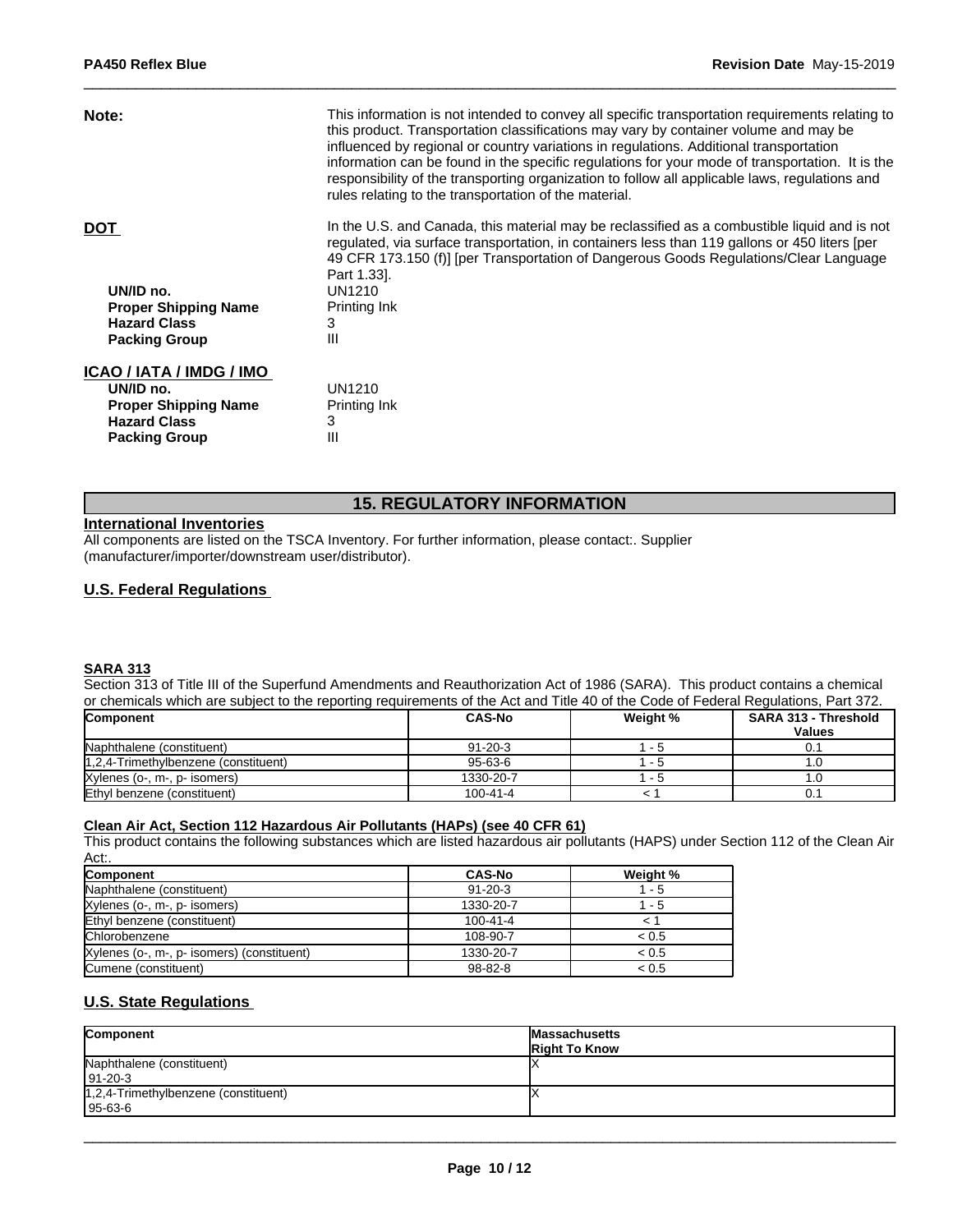| Xylenes (o-, m-, p- isomers) |  |
|------------------------------|--|
| 1330-20-7                    |  |
| Titanium dioxide             |  |
| 13463-67-7                   |  |
| Ethyl benzene (constituent)  |  |
| $100 - 41 - 4$               |  |
| Cumene (constituent)         |  |
| 98-82-8                      |  |

| Component                                            | <b>Minnesota</b>     |
|------------------------------------------------------|----------------------|
|                                                      | <b>Right To Know</b> |
| Naphthalene (constituent)<br>91-20-3                 |                      |
| $1,2,4$ -Trimethylbenzene (constituent)<br>  95-63-6 |                      |
| Xylenes (o-, m-, p- isomers)<br>1330-20-7            |                      |
| Titanium dioxide<br>13463-67-7                       |                      |
| Ethyl benzene (constituent)<br>100-41-4              |                      |
| Cumene (constituent)<br>$98-82-8$                    |                      |

| Component                            | New Jersey<br><b>Right To Know</b> |
|--------------------------------------|------------------------------------|
| Naphthalene (constituent)            |                                    |
| 91-20-3                              |                                    |
| 1,2,4-Trimethylbenzene (constituent) |                                    |
| 95-63-6                              |                                    |
| Xylenes (o-, m-, p- isomers)         |                                    |
| 1330-20-7                            |                                    |
| Titanium dioxide                     |                                    |
| 13463-67-7                           |                                    |
| 2-Methylnaphthalene (constituent)    |                                    |
| 91-57-6                              |                                    |
| Ethyl benzene (constituent)          |                                    |
| 100-41-4                             |                                    |
| Cumene (constituent)                 |                                    |
| 98-82-8                              |                                    |

| Component                                         | Pennsylvania<br><b>Right To Know</b> |
|---------------------------------------------------|--------------------------------------|
| Naphthalene (constituent)<br>91-20-3              |                                      |
| 1,2,4-Trimethylbenzene (constituent)<br>  95-63-6 |                                      |
| Xylenes (o-, m-, p- isomers)<br>1330-20-7         |                                      |
| Titanium dioxide<br>13463-67-7                    |                                      |
| Ethyl benzene (constituent)<br>100-41-4           |                                      |
| Cumene (constituent)<br>  98-82-8                 |                                      |

#### **California Prop. 65**

This product contains chemical(s) known to the State of California to cause cancer and/or to cause birth defects or other reproductive harm

| Component                   | <b>California Prop. 65</b> |
|-----------------------------|----------------------------|
| Naphthalene (constituent)   | Carcinogen                 |
| Titanium dioxide            | Carcinogen                 |
| Ethyl benzene (constituent) | lCarcinogen                |
| Cumene (constituent)        | lCarcinogen                |

*- This product contains titanium dioxide in a non-respirable form. Inhalation of titanium dioxide is unlikely to occur from exposure to this product*

 $\_$  ,  $\_$  ,  $\_$  ,  $\_$  ,  $\_$  ,  $\_$  ,  $\_$  ,  $\_$  ,  $\_$  ,  $\_$  ,  $\_$  ,  $\_$  ,  $\_$  ,  $\_$  ,  $\_$  ,  $\_$  ,  $\_$  ,  $\_$  ,  $\_$  ,  $\_$  ,  $\_$  ,  $\_$  ,  $\_$  ,  $\_$  ,  $\_$  ,  $\_$  ,  $\_$  ,  $\_$  ,  $\_$  ,  $\_$  ,  $\_$  ,  $\_$  ,  $\_$  ,  $\_$  ,  $\_$  ,  $\_$  ,  $\_$  ,

### **Canada**